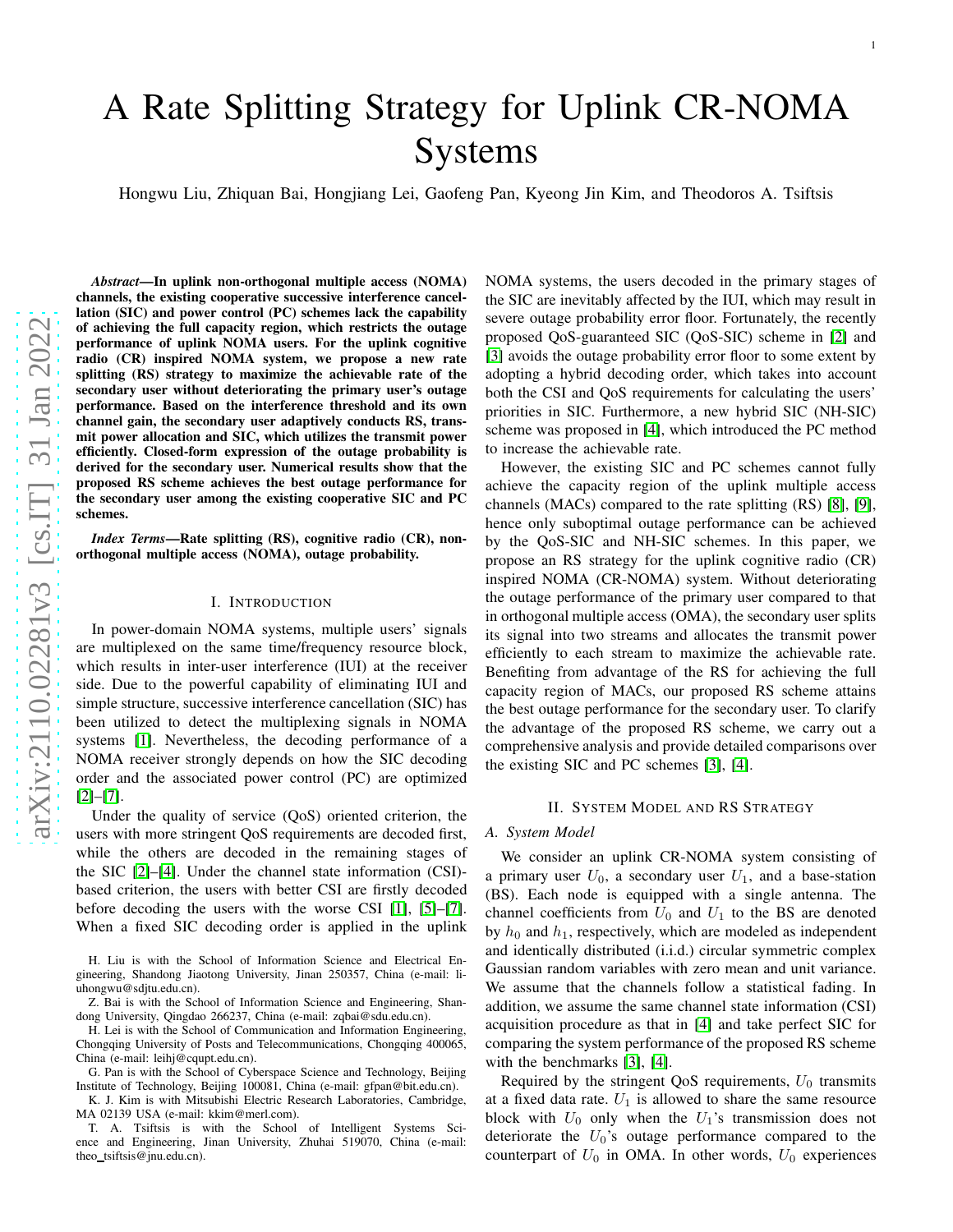the same outage performance as in OMA for delay-limited transmissions.

To begin with, we introduce  $P_i$ ,  $g_i$ , and  $\varepsilon_i$  for user  $U_i$  $(i = 0, 1)$  to represent its transmit power, channel gain, and target rate related metric, respectively, where  $g_i = |h_i|^2$  and  $\varepsilon_i$  =  $2^{\hat{R}_i}$  - 1 with  $\hat{R}_i$  denoting the target rate of  $U_i$ . Prior to each transmission block, the BS sends an interference threshold to  $U_1$  to guarantee the QoS requirements of  $U_0$ . Considering that  $U_0$  can achieve the same system performance as in OMA, the interference threshold is given by

$$
\tau = \max\left\{0, \frac{P_0 g_0}{\varepsilon_0} - 1\right\}.
$$
 (1)

With respect to  $\tau$ , the target rate  $\hat{R}_0$  is achievable for  $U_0$  when  $log_2(1 + P_0 g_0) \ge \hat{R}_0$ ; Otherwise,  $U_0$  experiences an outage event due to  $\log_2(1 + P_0 g_0) < \hat{R}_0$ .

To enhance the transmission reliability,  $U_1$  applies RS for each block of transmission. Specifically,  $U_1$  splits its signal  $x_1$ into two parts  $x_{1,1}$  and  $x_{1,2}$  for transmission [\[8\]](#page-4-6), [\[9\]](#page-4-7). At the end of each transmission block, the received signal at the BS can be expressed as

<span id="page-1-0"></span>
$$
y = \sqrt{P_0}h_0x_0 + \sqrt{\alpha P_1}h_1x_{11} + \sqrt{(1-\alpha)P_1}h_1x_{12} + n,\quad (2)
$$

where  $x_0$  is the transmit signal of  $U_0$ , n is the Gaussian background noise modeled with a normalized power, and  $\alpha$  is the power allocation factor satisfying  $0 \le \alpha \le 1$ . We assume that all the signals,  $\{x_0, x_1, x_{11}, x_{12}\}$ , are independently coded with Gaussian code book and each signal has a unit power in expectation. The signal model in [\(2\)](#page-1-0) is also called as rate splitting multiple access (RSMA) [\[8\]](#page-4-6). In this paper we use the RS as in [\(2\)](#page-1-0) to improve the transmission robustness of the secondary user in the considered CR-NOMA system. According to [\[8\]](#page-4-6), the SIC decoding order  $x_{11} \rightarrow x_0 \rightarrow x_{12}$  is applied at the BS receiver to achieve the benefit of RSMA. Consequently, the received SNR/SINRs for decoding  $x_{11}$ ,  $x_0$ , and  $x_{12}$  can be expressed as  $\gamma_{11} = \frac{\alpha P_1 g_1}{P_0 g_0 + (1-\alpha)P_1 g_1 + 1}$ ,  $\gamma_0 = \frac{P_0 g_0}{(1-\alpha)P_1 g_1+1}$ , and  $\gamma_{12} = (1-\alpha)P_1 g_1$ , respectively. For the primary and secondary users, the achievable rates are given by  $R_0 = \log_2(1+\gamma_0)$  and  $R_1 = R_{11} + R_{12}$ , respectively, with  $R_{11} = \log_2(1 + \gamma_{11})$  and  $R_{12} = \log_2(1 + \gamma_{12})$ .

## *B. RS Strategy*

The RS strategy is designed to obtain the maximum allowed achievable rate  $R_1$  for  $U_1$ , meanwhile keeping  $U_0$  attaining the same outage performance as in OMA. To begin with, we assume that  $x_{11}$  has been detected correctly in the first SIC stage using the decoding order  $x_{11} \rightarrow x_0 \rightarrow x_{12}$ . Then, the remaining SIC is to detect  $x_0$  and  $x_{12}$ , sequentially. When  $\tau = 0$ , the  $U_0$ 's transmission is always in outage and the detection of  $x_{12}$  will fail in the remaining SIC with decoding order  $x_0 \to x_{12}$ . Nevertheless, when  $\tau > 0$  and  $\gamma_{12} \leq \tau$ , it can be shown not only  $R_0 \ge \hat{R}_0$ , but also the achievable rate  $R_1 = R_{11} + R_{12}$  for  $U_1$ . To maximize the achievable rate  $R_1$ , the RS strategy is designed to maximize  $R_{12} = \log_2(1 + \gamma_{12})$ considering that the detection of  $x_{12}$  is interference-free in SIC.

Depending on the different values of  $P_1q_1$  and  $\tau$ , the RS strategy is designed as follows:

1) Case I:  $\tau > 0$  and  $P_1 g_1 \leq \tau$ . In order to maximize  $R_1$ for this case, it is needed to allocate all the transmit power  $P_1$ to transmit  $x_{12}$ , such that  $R_{12} = \log_2(1 + \gamma_{12})$  is maximized. Consequently, the RS strategy sets  $\alpha = 0$  and  $x_{12} = x_1$ . Since  $x_{11}$  is not transmitted, the decoding order  $x_{11} \rightarrow x_0 \rightarrow x_{12}$ degrades to  $x_0 \rightarrow x_{12}$  (or equivalently  $x_0 \rightarrow x_1$ ), so that the achievable rate for  $U_1$  becomes

$$
R^{(1)} = \log_2\left(1 + P_1 g_1\right). \tag{3}
$$

2) Case II:  $\tau > 0$  and  $P_1g_1 > \tau$ . In this case, to maximize the achievable rate  $R_1$ ,  $R_{12} = \log_2(1 + \gamma_{12})$ needs to be firstly maximized subject to the constraint of  $\log_2(1+\gamma_{12}) \leq \log_2(1+\tau)$ , i.e., the transmission of  $x_{12}$  cannot decrease the outage performance of  $U_0$  for its transmission of  $x_0$ . Obviously, the allowed maximum  $R_{12} = \log_2(1 + \tau)$ is achieved by setting  $\log_2(1 + \gamma_{12}) = \log_2(1 + \tau)$ , which results in the optimal power allocation factor  $\alpha = 1 - \frac{\tau}{P_1 g_1}$ for transmitting  $x_{12}$  with the power  $(1-\alpha)P_1$ . Meanwhile, the remaining transmit power,  $\alpha P_1$ , is allocated to transmit  $x_{11}$ , which yields the achievable rate  $R_{11} = \log_2 \left( 1 + \frac{P_1 g_1 - \tau}{P_0 g_0 + \tau + 1} \right)$ . In this case, the achievable rate for the  $U_1$ 's transmission is given by

$$
R^{(\text{II})} = \log_2 \left( 1 + \frac{P_1 g_1 - \tau}{P_0 g_0 + \tau + 1} \right) + \log_2 (1 + \tau). \tag{4}
$$

To ensure that  $U_0$  achieves the same outage performance as in OMA, it requires the successful detection of  $x_{11}$  before detecting  $x_0$ . Nevertheless,  $x_{11}$  cannot be detected correctly if  $R^{(II)} < \hat{R}_1$ . Therefore, in the proposed RS strategy,  $U_1$  is allowed to transmit only if  $R^{(II)} \geq \hat{R}_1$ . Otherwise,  $U_1$  keeps silent.

3) Case III:  $\tau = 0$ . In this case, the  $U_0$ 's transmission always encounters outage. To efficiently utilize transmit power,  $U_1$  does not allocate any part of  $P_1$  to transmit  $x_{12}$  which cannot be detected correctly due to failure detection of  $x_0$ . To maximize the achievable rate  $R_1$  in this case, the RS strategy sets  $\alpha = 1$  and  $x_{11} = x_1$ . Consequently, the decoding order  $x_{11} \rightarrow x_0 \rightarrow x_{12}$  degrades to  $x_{11} \rightarrow x_0$  (or equivalently  $x_1 \rightarrow x_0$ ), so that the achievable rate for  $U_1$  becomes

$$
R^{(\text{III})} = \log_2 \left( 1 + \frac{P_{1}g_1}{P_0 g_0 + 1} \right). \tag{5}
$$

Obviously, the difference between the proposed RS scheme and the QoS-SIC and NH-SIC schemes [\[3\]](#page-4-5), [\[4\]](#page-4-3) is that the QoS-SIC and NH-SIC schemes can attain the achievable rate in the form of  $R^{(I)}$  and  $R^{(III)}$ , whereas only the proposed RS scheme can attain the achievable rate  $R^{(II)}$  in Case II.

## III. OUTAGE ANALYSIS FOR THE PROPOSED RS SCHEME

In the proposed RS scheme, the primary user experiences the same outage performance as in OMA and the outage probability experienced by the secondary user can be expressed as follows:

$$
P_{\text{out}} = P_{\text{out}}^{(I)} + P_{\text{out}}^{(II)} + P_{\text{out}}^{(III)},
$$
\n(6)

where  $P_{\text{out}}^{(1)} = \Pr{\tau > 0, P_1 g_1 \leq \tau, R^{(1)} \leq \hat{R}_1},$  $P_{\text{out}}^{(\text{II})}$  = Pr{ $\tau > 0, P_1 g_1 > \tau, R^{(\text{II})} < \hat{R}_1$ }, and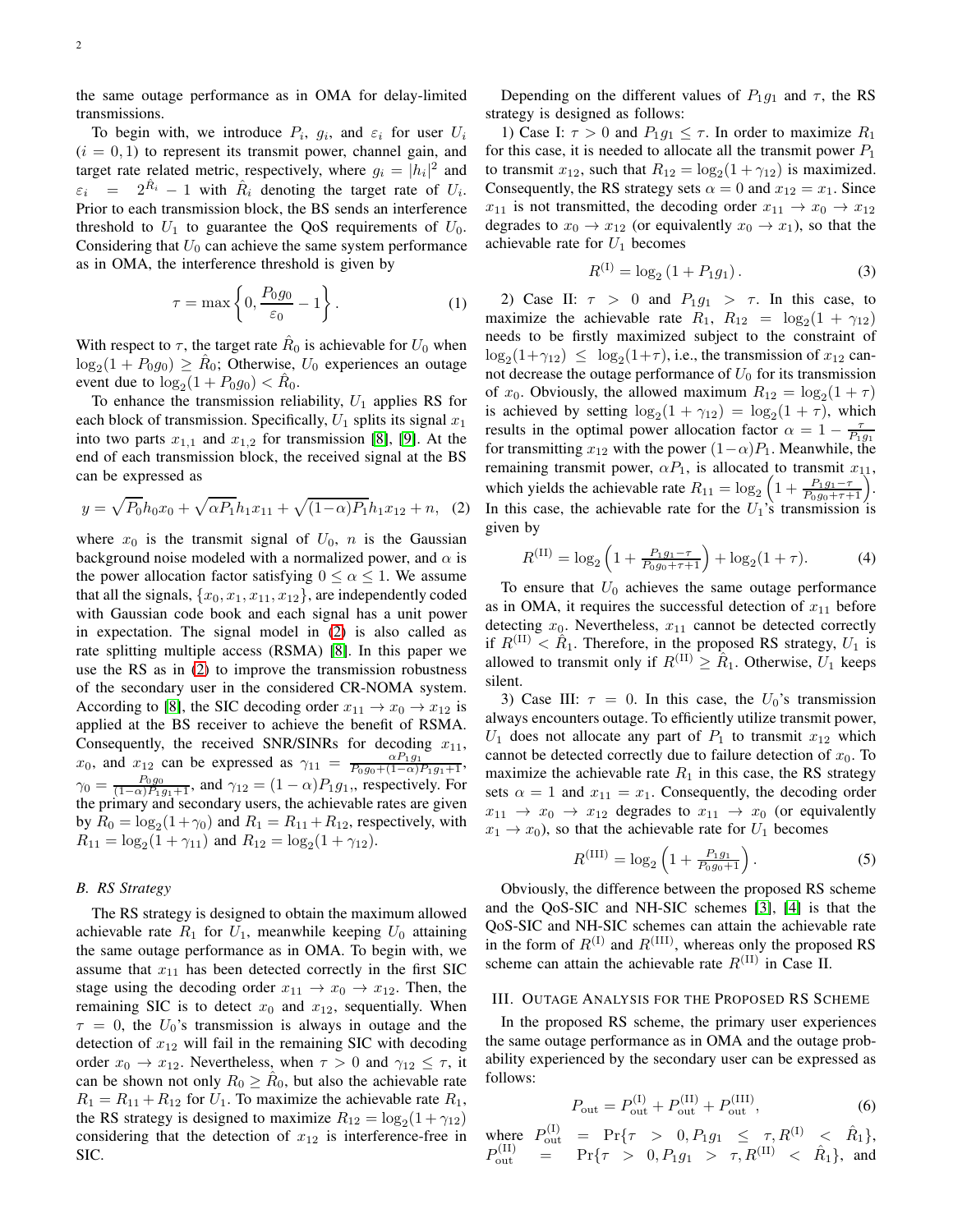$P_{\text{out}}^{(\text{III})}$  = Pr{ $\tau = 0, R^{(\text{III})} < \hat{R}_1$ } denote the probabilities that  $U_1$  is in outage corresponding to the RS scheme's three operation cases, respectively.

Closed form expressions for  $P_{\text{out}}^{(I)}$ ,  $P_{\text{out}}^{(II)}$ , and  $P_{\text{out}}^{(III)}$  are provided in the following theorems.

*Theorem 1:* Corresponding to the RS scheme's operation of Case II, the probability that  $U_1$  is in outage is given by

$$
P_{\text{out}}^{(\text{II})} = e^{\frac{1}{P_1}} \mu \left( \frac{1}{P_1 \eta_0} \right) - e^{-\frac{\varepsilon_0 + \varepsilon_1 + \varepsilon_0 \varepsilon_1}{P_1}} \mu \left( -\frac{P_0}{P_1} \right) \tag{7}
$$

with  $\eta_0 \triangleq \frac{\varepsilon_0}{P_0}$  and

$$
\mu(\nu) = \begin{cases}\n\eta_0 \varepsilon_1, & \text{if } \nu = 0, \\
\underline{e^{-\eta_0(\nu+1)} - e^{-\eta_0(\nu+1)(1+\varepsilon_1)}}_{\nu+1}, & \text{otherwise.} \n\end{cases}
$$
\n(8)

*Proof:* See Appendix A.

Although the operation of the proposed RS scheme in Case II is different to those of the QoS-SIC and NH-SIC schemes [\[3\]](#page-4-5), [\[4\]](#page-4-3), their operations in Cases I and III are the same. As a result, closed-form expressions for the  $P_{\text{out}}^{(I)}$  and  $P_{\text{out}}^{(III)}$  can be retrieved from [\[3\]](#page-4-5) and [\[4\]](#page-4-3) as in the following theorem.

*Theorem 2:* Corresponding to the RS scheme's operations in Cases I and III, probabilities that  $U_1$  is in outage are given by

$$
P_{\text{out}}^{(1)} = e^{-\eta_0} - e^{\frac{1}{P_1}} \mu \left( \frac{1}{P_1 \eta_0} \right) - e^{-\eta_0 (1 + \varepsilon_1) - \eta_1}, \tag{9}
$$

$$
P_{\text{out}}^{(\text{III})} = 1 - e^{-\eta_0} - \frac{e^{-\eta_1}(1 - e^{-\eta_0(P_0\eta_1 + 1)})}{P_0\eta_1 + 1},\tag{10}
$$

respectively, where  $\eta_1 \triangleq \frac{\varepsilon_1}{P_1}$ .

*Corollary 1:* The outage probability experienced by the secondary user in the proposed RS scheme is given by

<span id="page-2-0"></span>
$$
P_{\text{out}} = 1 - e^{-\eta_0 (1 + \varepsilon_1) - \eta_1} - e^{-\frac{\varepsilon_0 + \varepsilon_1 + \varepsilon_0 \varepsilon_1}{P_1}} \mu \left( -\frac{P_0}{P_1} \right)
$$

$$
- \frac{e^{-\eta_1} (1 - e^{-\eta_0 (P_0 \eta_1 + 1)})}{P_0 \eta_1 + 1}.
$$
 (11)

*Proof:* By combing  $P_{\text{out}}^{(I)}$ ,  $P_{\text{out}}^{(II)}$ , and  $P_{\text{out}}^{(III)}$ , the outage probability is obtained as [\(11\)](#page-2-0).

*Remark 1:* In the high SNR region, i.e.,  $P_0 = P_1 \rightarrow \infty$ , the probability terms can be approximated as  $P_{\text{out}}^{(1)} \approx \eta_1$ ,  $P_{\text{out}}^{(\text{II})} \approx \frac{\varepsilon_0 \varepsilon_1 (1+\varepsilon_0)(1+\varepsilon_1)}{P_1^2}$ , and  $P_{\text{out}}^{(\text{III})} \approx \frac{\varepsilon_0 \varepsilon_1 (1+\varepsilon_0)}{P_1^2}$ , which results in an approximation for the outage probability as  $P_{\text{out}} \approx \eta_1.$ 

*Remark 2:* Recalling the relationship between the upper and lower bounds on the channel gain  $g_1$  for deriving  $P_{\text{out,II}}$  as in Appendix A, only the constraint  $\eta_0 < g_0 < \eta_0(1 + \varepsilon_1)$  is required without additional restricting on the values of  $\varepsilon_0$  and  $\varepsilon_1$ , whereas the QoS-SIC scheme of [\[3\]](#page-4-5) needs  $\varepsilon_0 \varepsilon_1 < 1$  to avoid the error floor for the outage probability. Consequently, the proposed scheme can achieve the diversity gain of 1 for all the feasible values of  $\varepsilon_0$  and  $\varepsilon_1$  as indicated by  $P_{\text{out}} \approx \eta_1$ .

# IV. COMPARISON BETWEEN THE PROPOSED SCHEME AND BENCHMARK SCHEMES

In this section, we compare the system performance of our proposed RS scheme with those of the QoS-SIC and NH-SIC schemes [\[3\]](#page-4-5), [\[4\]](#page-4-3), respectively.

For the considered three schemes, the operations in Cases I and III are same resulting in the same probabilities  $P_{\text{out}}^{(II)}$  and  $P_{\text{out}}^{(III)}$  for  $U_1$ . The difference among the three schemes only lies on the operation for the Case II. For Case II, the QoS-SIC and NH-SIC schemes attain the achievable rates  $\tilde{R}^{(\text{II})} = \log_2 \left(1 + \frac{P_1 g_1}{P_0 g_0 + 1}\right)$  and  $\bar{R}^{(\text{II})} =$  $\max\Big\{\log_2\Big(1+\frac{P_1g_1}{P_0g_0+1}\Big)\,, \log_2(1+\tau)\Big\},$  respectively [\[3\]](#page-4-5), [\[4\]](#page-4-3). For the QoS-SIC and NH-SIC schemes, the probabilities

that  $U_1$  is in outage for Case II can be evaluated as

<span id="page-2-1"></span>
$$
\bar{P}_{\text{out}}^{(\text{II})} = \sum_{g_0 > \frac{\eta_0(1+\varepsilon_1)}{1-\varepsilon_0 \varepsilon_1}} \left\{ \frac{P_0 \varepsilon_0^{-1} g_0 - 1}{P_1} < g_1 < \frac{\varepsilon_1 (1+P_0 g_0)}{P_1} \right\}
$$
\n
$$
= \frac{e^{\frac{1}{P_1} - \left(\frac{1}{P_1 \eta_0} + 1\right) \frac{\eta_0 (1+\varepsilon_1)}{1-\varepsilon_0 \varepsilon_1}}}{\frac{1}{P_1 \eta_0} + 1} - \frac{e^{-\eta_1 - (P_0 \eta_1 + 1) \frac{\eta_0 (1+\varepsilon_1)}{1-\varepsilon_0 \varepsilon_1}}}{P_0 \eta_1 + 1}, \quad (12)
$$

<span id="page-2-2"></span>
$$
\tilde{P}_{\text{out}}^{(\text{II})} = \mathcal{E}_{\eta_0 < g_0 < \eta_0 (1 + \varepsilon_1)} \left\{ \frac{P_0 \varepsilon_0^{-1} g_0 - 1}{P_1} < g_1 < \frac{\varepsilon_1 (1 + P_0 g_0)}{P_1} \right\} \\
= e^{\frac{1}{P_1}} \mu \left( \frac{1}{P_1 \eta_0} \right) - e^{-\eta_1} \mu \left( P_0 \eta_1 \right), \tag{13}
$$

respectively [\[3\]](#page-4-5), [\[4\]](#page-4-3). Furthermore,  $\bar{P}_{\text{out}}^{(\text{II})}$  in [\(12\)](#page-2-1) only exists for  $\varepsilon_0 \varepsilon_1 < 1$ . When  $\varepsilon_0 \varepsilon_1 \geq 1$ ,  $\bar{P}_{\text{out}}^{(\text{II})} = \frac{P_0 P_1(\varepsilon_0 \varepsilon_1 - 1)}{(P_0 \varepsilon_1 + P_1)(P_0 + \varepsilon_0)}$  $\frac{P_0 P_1(\varepsilon_0 \varepsilon_1 - 1)}{(P_0 \varepsilon_1 + P_1)(P_0 + \varepsilon_0 P_1)}$ 

By comparing [\(13\)](#page-2-2) and [\(18\)](#page-4-8), it can be shown that  $P_{\text{out}}^{(II)}$  is less than  $\tilde{P}_{\text{out}}^{(II)}$  by

$$
\Delta P_{\text{out}}^{(\text{II})} = \mathcal{E}_{\eta_0 < g_0 < \eta_0 (1 + \varepsilon_1)} \left\{ \frac{(1 + \varepsilon_0)(1 + \varepsilon_1) - (1 + P_0 g_0)}{P_1} \right\} < g_1 < \frac{\varepsilon_1 (1 + P_0 g_0)}{P_1} \right\} \n= e^{-\frac{\varepsilon_0 + \varepsilon_1 + \varepsilon_0 \varepsilon_1}{P_1}} \mu \left( -\frac{P_0}{P_1} \right) - e^{-\eta_1} \mu \left( P_0 \eta_1 \right). \tag{14}
$$

For the considered schemes working for Case II, the conditional outage probability for  $U_1$  can be expressed as  $P_{\rm out,}^{\rm (II),con} \quad = \; \frac{P_{\rm out}^{\rm (II)}}{\Pr\{\tau > 0, P_1g_1 > \tau\}}, \; \tilde{P}_{\rm out}^{\rm (II),con} \; = \; \frac{\tilde{P}_{\rm out}^{\rm (II)}}{\Pr\{\tau > 0, P_1g_1 > \tau\}},$ and  $\bar{P}_{\text{out}}^{(\text{II}),\text{con}} = \frac{\bar{P}_{\text{out}}^{(\text{II})}}{\Pr{\lbrace \tau > 0, P_1 g_1 > \tau \rbrace}}$ , respectively, with  $\Pr{\lbrace \tau > 0, P_1 g_1 > \tau \rbrace}$  $[0, P_1 g_1 > \tau \} = \frac{P_1 \eta_0 e^{-\eta_0}}{1 + P_1 \eta_0}$  $\frac{\gamma_1\eta_0 e^{-\kappa_0}}{1+P_1\eta_0}$ .

*Remark 3:* The proposed RS scheme can achieve a lower outage probability than that of the NH-SIC scheme due to  $\Delta P_{\text{out}}^{(II)} \geq 0$ . Furthermore, as  $P_0 = P_1 \rightarrow \infty$ , we have  $\Delta P_{\text{out}}^{(\text{II})} \rightarrow 0$ . As a result, the proposed scheme and NH-SIC scheme achieve the same outage probability of  $U_1$  in the high SNR region.

*Remark 4:* An advantage of the proposed RS scheme is that it always attains a higher achievable rate than the QoS-SIC and NH-SIC schemes, which can be representatively demonstrated by the following examples.

*Example 1:*  $\log_2(1 + \tau) < \log_2(1 + \frac{P_1g_1}{P_0g_0+1})$ . For this example, we set  $g_0 = g_1 = 10$ ,  $P_0 = 1$ ,  $P_1 = 10$ , and  $\hat{R}_0 = 2$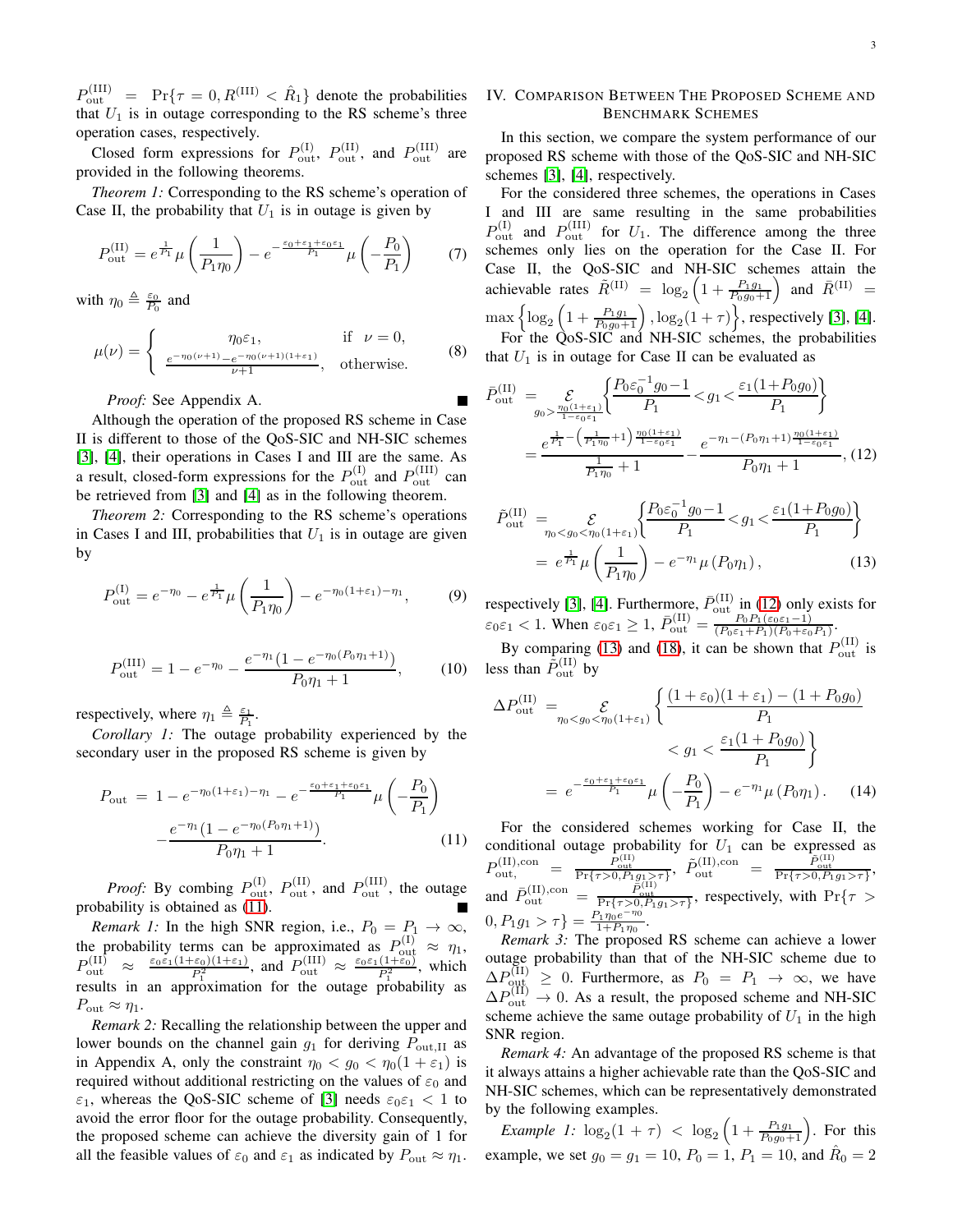



(b)  $U_0$  has a lower transmit SNR than  $U_1$ 

Fig. 1. Outage probability comparison under various transmit power settings.

bits per channel use (BPCU), which results in  $\varepsilon_0 = 3$  and  $\tau = \frac{7}{3}$ . For the QoS-SIC and NH-SIC schemes, the achievable rates of  $U_1$  are  $\tilde{R}^{(\text{II})} = \log_2(1 + \frac{100}{11}) \approx 3.335$  BPCU and  $\bar{R}^{(\text{II})} = \max\{\log_2\left(1 + \frac{100}{11}\right), \log_2\left(1 + \frac{7}{3}\right)\} \approx 3.335 \text{ BPCU},$ respectively. For the proposed scheme, its achievable rate is  $R^{(\text{II})} = \log_2\left(1 + \frac{293}{40}\right) + \log_2(1 + \frac{7}{3}) \approx 4.794$  BPCU, which is much larger than those of the benchmark schemes.

*Example 2:*  $\log_2(1 + \tau) > \log_2(1 + \frac{P_1g_1}{P_0g_0+1})$ . For this example, we set  $g_0 = g_1 = 10$ ,  $P_0 = 10$ ,  $P_1 = 20$ , and  $\varepsilon_0 = 3$ . The interference threshold is determined as  $\tau = \frac{97}{3}$ . For the QoS-SIC and NH-SIC schemes, the achievable rate of  $U_1$  are  $\tilde{R}^{(II)} = \log_2(1 + \frac{200}{201}) \approx 1.575$  BPCU and  $\bar{R}^{(\text{II})} = \max\{\log_2\left(1 + \frac{200}{201}\right), \log_2\left(1 + \frac{97}{3}\right)\} \approx 5.059$ BPCU, respectively. In contrast, the proposed scheme achieves  $R^{(\text{II})} = \log_2\left(1 + \frac{503}{400}\right) + \log_2\left(1 + \frac{97}{3}\right) \approx 6.233$  BPCU, which is also larger than those of the benchmark schemes.

### V. SIMULATION RESULTS

In this section, we present the simulation results to clarify the outage performance achieved by the proposed RS scheme and verify the accuracy of the developed analytical expressions. For comparison purposes, the CSI-based SIC (CSI-SIC) scheme is also considered [\[1\]](#page-4-0), in which the stronger user's signal is decoded before the weaker user's signal.





(b) Impact of the target rate on the outage performance

Fig. 2. Outage performance of  $U_1$  under the Case II CSI condition.

In Fig. 1, the outage probability achieved by the proposed RS scheme is compared with the existing schemes for various transmit power settings. Particularly, we assume  $P_0 = P_1$  in Fig. 1(a) and  $P_0 = \frac{P_1}{10}$  in Fig. 1(b), respectively. The curves in Figs. 1(a) and 1(b) verify the accuracy of the analytical result in Theorem 1 and the approximation expression for  $P_{\text{out}}$ . Furthermore, we can see that the proposed scheme achieves the lowest outage performance among the four schemes. Compared to the CSI-SIC and QoS-SIC schemes that cause the error floors on the outage probability, the proposed RS scheme achieves the outage probability monotonically decreasing with an increasing transmit SNR. In addition, the proposed RS scheme achieves a lower outage probability than that of the NH-SIC scheme mostly in the middle SNR region. In the high SNR region, the proposed scheme and the NH-SIC scheme almost achieve the same outage probability due to  $\Delta P_{\text{out}}^{(II)} \rightarrow 0$ . Similarly to the NH-SIC scheme, the proposed scheme avoids the error floor without restricting the values of  $\varepsilon_0$  and  $\varepsilon_1$ .

In Fig. 2, we investigate the conditional outage probability of  $U_1$  achieved by the proposed RS scheme under the Case II CSI condition. Based on the analytical results in Section III, we know that the outage performance difference among the existing schemes only relies on the operations for Case II. For the numerical results in Fig. 2(a), we set  $P_0 = \frac{P_1}{10}$ .